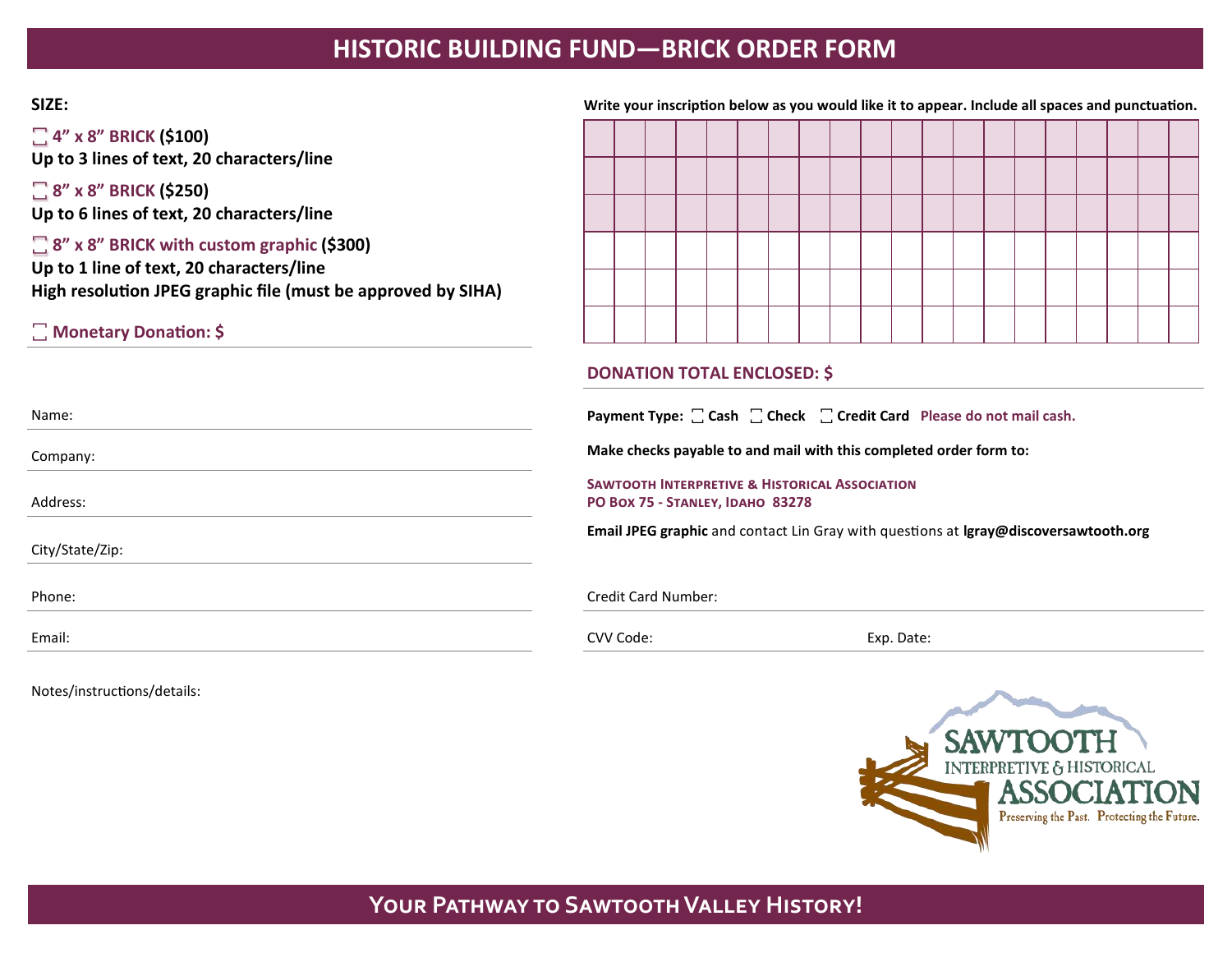# **BRICK ORDER FORM**

**꙱ 4" x 8" BRICK (\$100) Up to 3 lines of text, 20 characters/line**

**꙱ 8" x 8" BRICK (\$250) Up to 6 lines of text, 20 characters/line**

**꙱ 8" x 8" BRICK with custom graphic (\$300) Up to 1 line of text, 20 characters/line High resolution JPEG graphic file** 

**꙱ Monetary Donation: \$**

**SIZE: Write your inscription below as you would like it to appear. Include all spaces and punctuation.**

### **DONATION TOTAL ENCLOSED: \$**

Name: **Name: Payment Type:**  $\Box$  **Cash**  $\Box$  **Check**  $\Box$  **Credit Card Please do not mail cash.** 

Company: **Make checks payable to and mail with this completed order form to: Sawtooth Interpretive & Historical Association PO Box 75 - Stanley, Idaho 83278 Email JPEG graphic** and contact Lin Gray with questions at **lgray@discoversawtooth.org**

Phone: Credit Card Number: Credit Card Number:

Email: CVV Code: Exp. Date:

Address:

City/State/Zip: